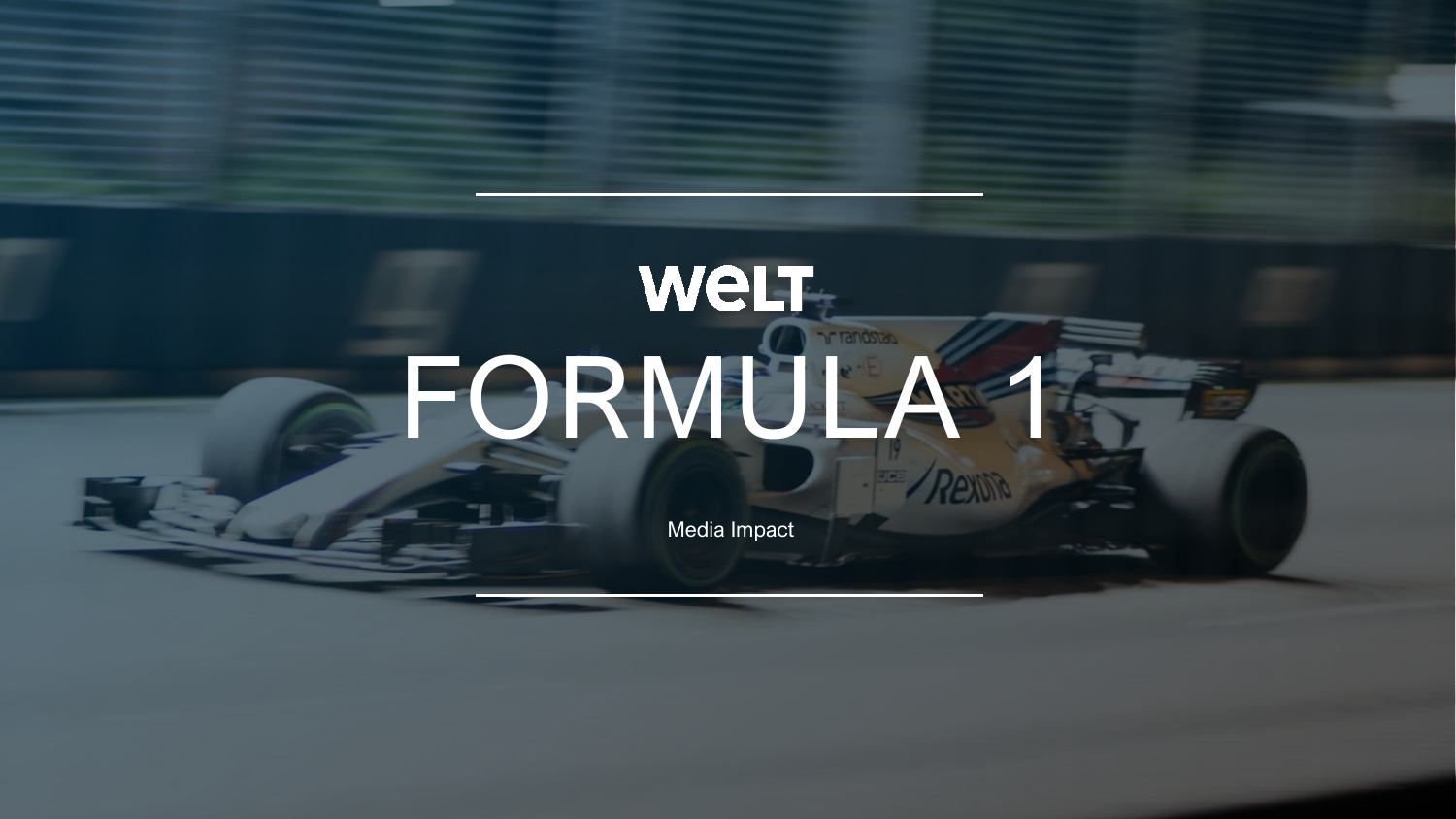WELT bundles the appearances of TV, online, mobile and app under a strong, multimedia brand that stands for progressive, high-quality and dynamic topics on all channels.

**WeLT** | media impact\_

MILLION UNIQUE USER<sup>1</sup>

# WELT.de

52% ARE MALE 52% 20 - 49 YEARS OLD AGE EDUCATION 44% MAX. SAT EXAM INCOME  $30\%$  4.000  $\in$  OR MORE 69% ARE EMPLOYED GENDER EMPLOYED

1AGOF daily digital facts, basis: digital WNK 16+ years (61,17 M); single month January 2021; called on: 08.02.2021<br>20.44/ January 2021 2 IVW January 2021

25,69

### 425,55

MILLION PAGE IMPRESSIONS<sup>2</sup>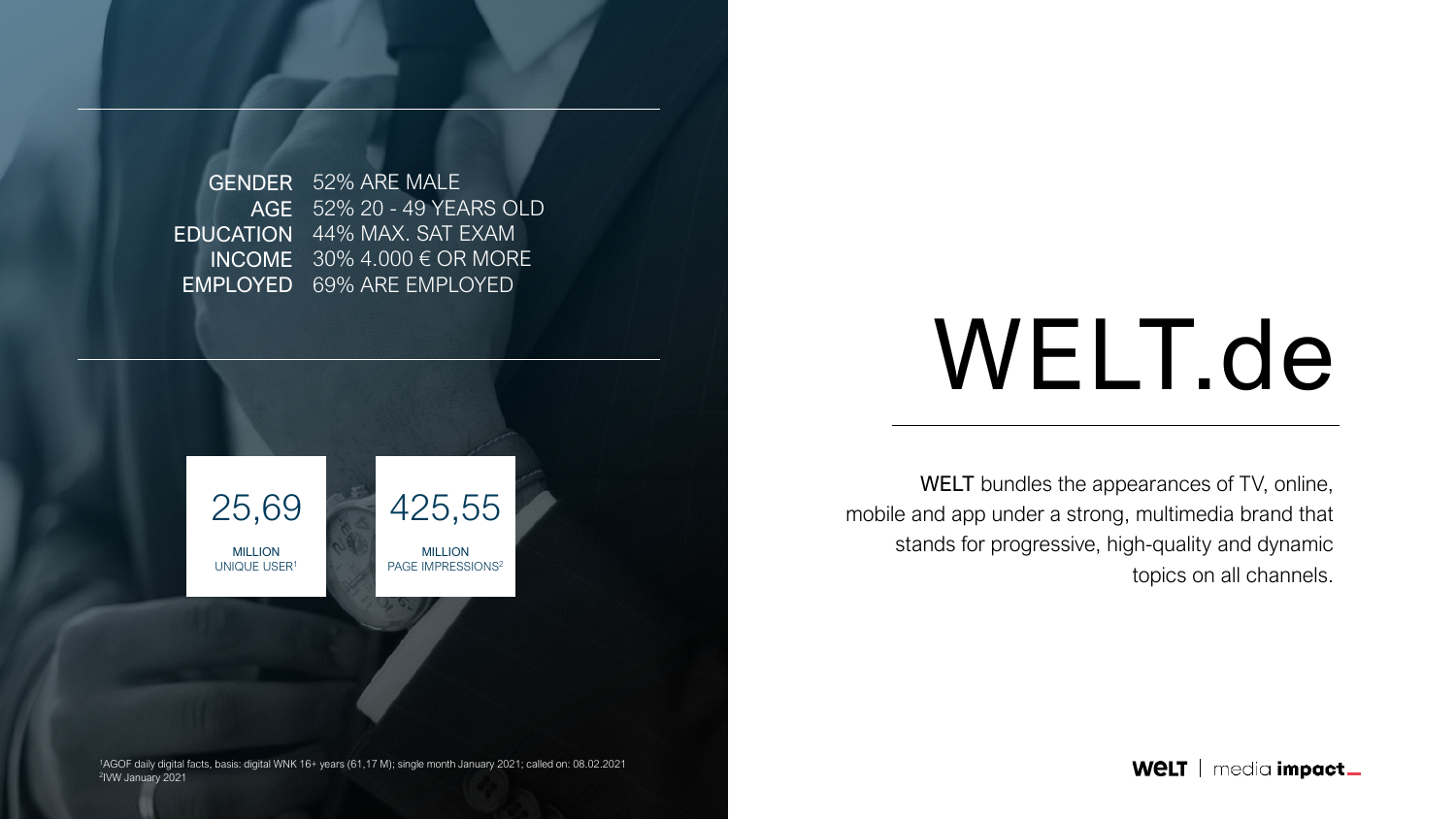**WeLT** | media impact\_

### WELT BRAND FAMILY



WELT stands for a wide range of publications in TV, print and digital. WELT covers all journalistic formats - from news and opinions to documentaries.

Every story - whether as text, video, photo or live reporting - follows the claim of providing reliable and user-oriented information and inspiring our audience with passionate journalism, innovative products and the joy of experimentation.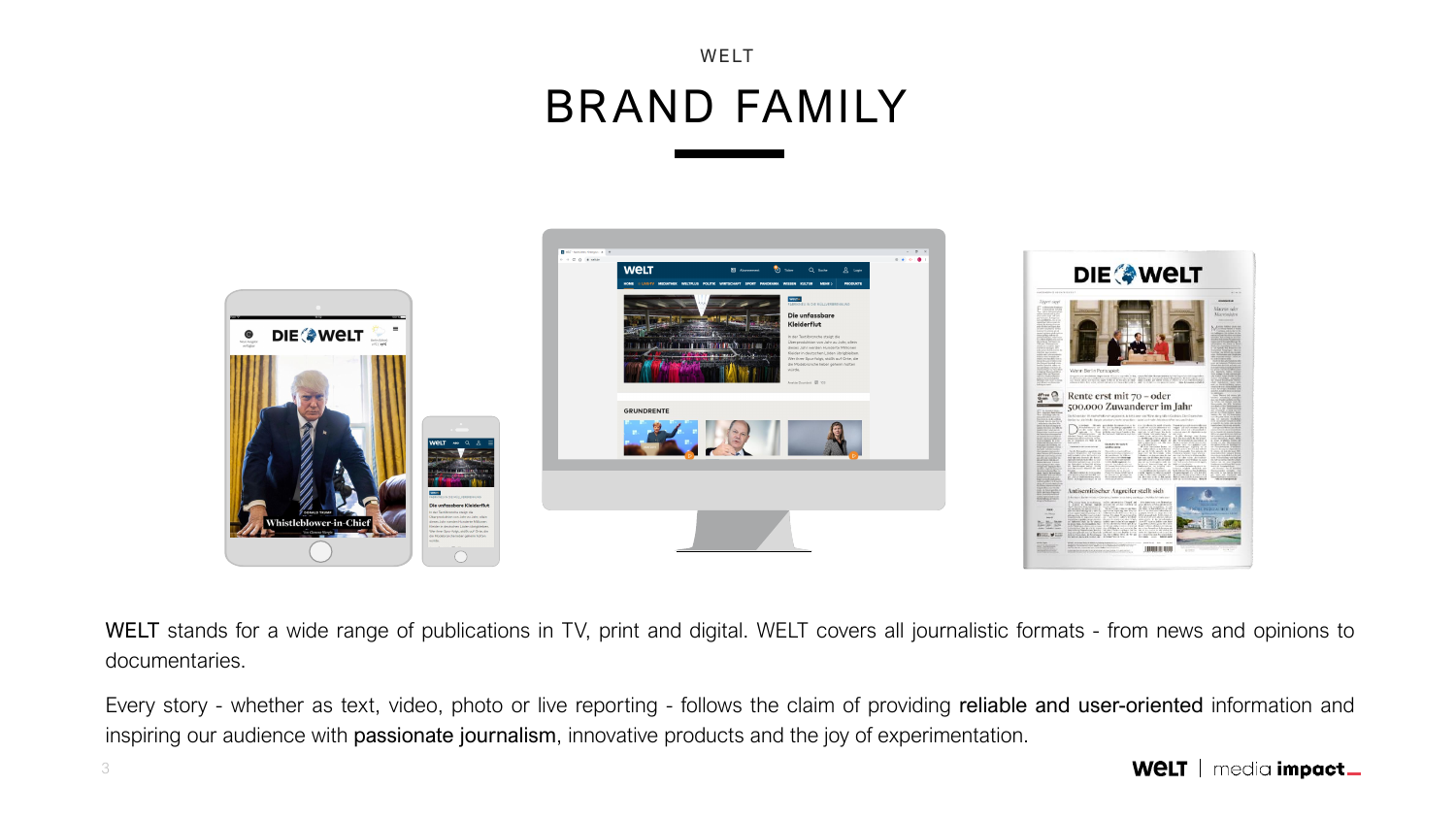WELT Digital accompanies Formula 1 with extensive, highly topical reporting.

This includes editorial news, race calendar, driver overview, team details, the current world championship position and of course current results and all events in the live ticker.

**WeLT** | media impact\_

# CONCEPT & ENVIRONMENT



### **FORMEL 1**

BUNDESLIGA 2. LIGA CHAMPIONS LEAGUE EM 2020 DFB-POKAL TENNIS FORMEL1 FITNESS LIVE-TICKER ERGEBNISSE & TABELLEN



SPORT FORMEL1

### Die Präsentationen der neuen Rennwagen sind nur **PR-Nummern**

Es ist ein Schaulaufen mit großem Tamtam: Die Präsentationen der Formel-1-Wagen für die kommende Saison haben in dieser Woche für Aufsehen gesorgt. Aber auch zu Recht? Was wirklich dahintersteckt.

Burkhard Nuppeney 图 11



SPORT NOCH KEIN ERSATZTERMIN

### Formel 1 verschiebt Ching-Rennen wegen Coronavirus

Der Formel-1-Grand Prix in Shanghai am 19. April wird verschoben. Auch ein zweites Rennen steht auf dem Prüfstand. Bei Ferrari verliert Ex-Champion Sebastian Vettel endgültig seinen Nummer-eins-Status.



**SPORT** HAMBACHER FORST

Rouven Chlebna

### **Michael Schumachers** legendäre Kartbahn gerettet

Das Grundstück war bereits verkauft, der Erftlandring stand vor dem Aus. Doch es geht auf Michael Schumachers Heimatbahn offenbar weiter. Die Proteste am Hambacher Forst waren die Rettung für die Kartfahrer.



FORMEL 1 FERRARI VOR UMBRUCH

### Sebastian Vettel hat nur noch eine Chance

Sebastian Vettel fährt die schlechteste Saison seit Jahren. Die Luft für den Deutschen wird immer dünner, vor allem die Emotionen sind Ferraris großes Problem. Ausgerechnet Lewis Hamilton sitzt ihm nun im Nocken.



FORMEL1 FERRARI

图 2

### Hamilton liebäugelt mit der Vettel-Nachfolge

Lewis Hamilton wird zum sechsten Mal Formel-1-Weltmeister. Sebastian Vettel schneidet hingegen so schlecht ab wie noch nie im Ferrari. Der Brite macht sich nun Gedanken über seine Zukunft. Sie könnte rot sein.



SPORT FORMEL 1 IN ABU DHABI

### Hamilton demonstriert ein letztes Mal seine Macht

Weltmeister Lewis Hamilton hat seinen 250. Grand Prix veredeln können. Der Mercedes-Pilot gewann auch das letzte Rennen der Saison in Abu Dhabi. Er holte damit sogar mehr Punkte als in der vergangenen Saison.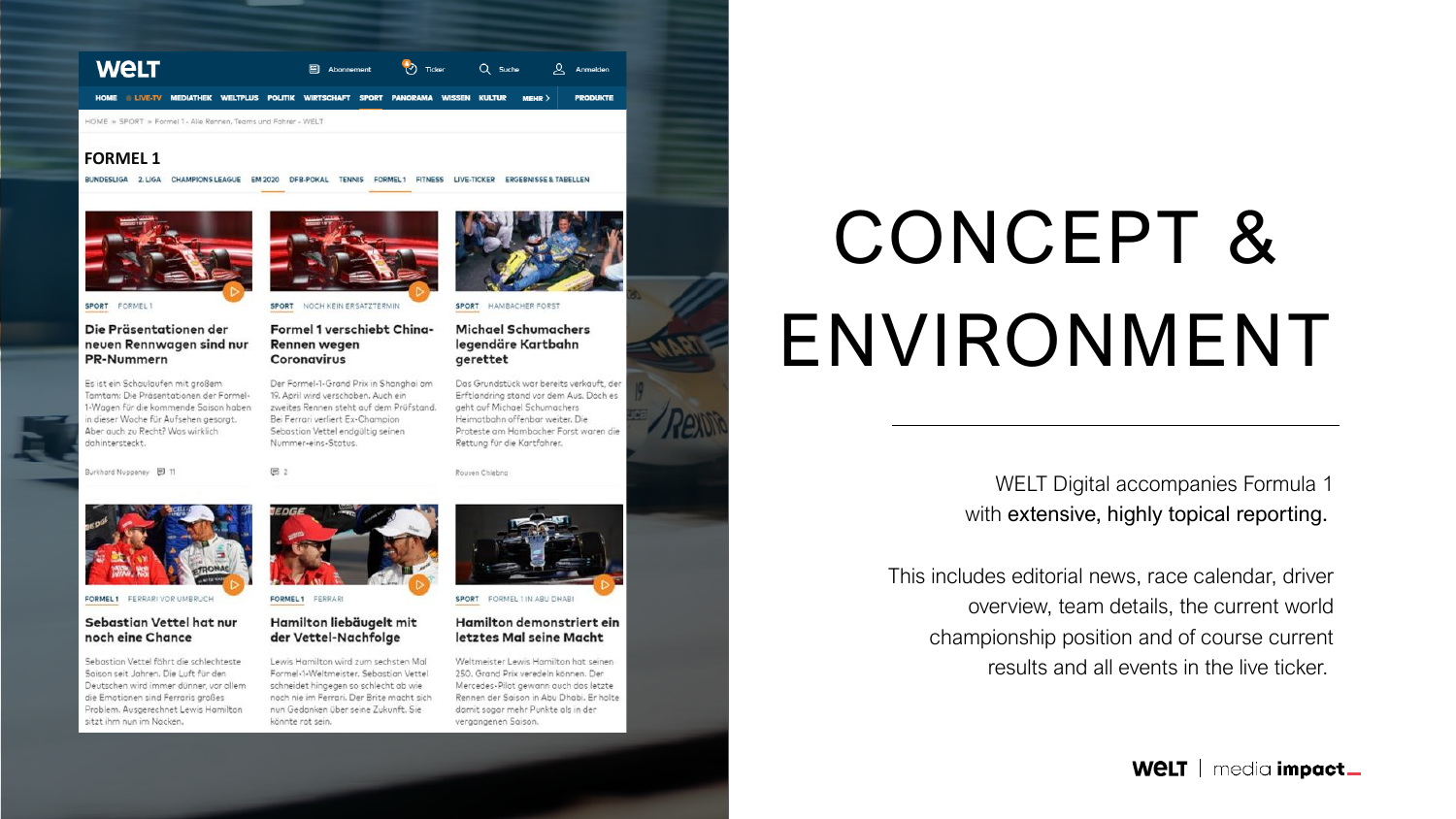Presenting-Paket multiscreen:

A billboard (stationary), a medium rectangle (multiscreen) and the logo of your brand (multiscreen) are permanently placed on each side of the channel.

Make yourself the exclusive sponsor of the Formula 1 Channel!

## FORMULA 1 CHANNEL PRESENTING

### OFFER



**WeLT** | media *impact*\_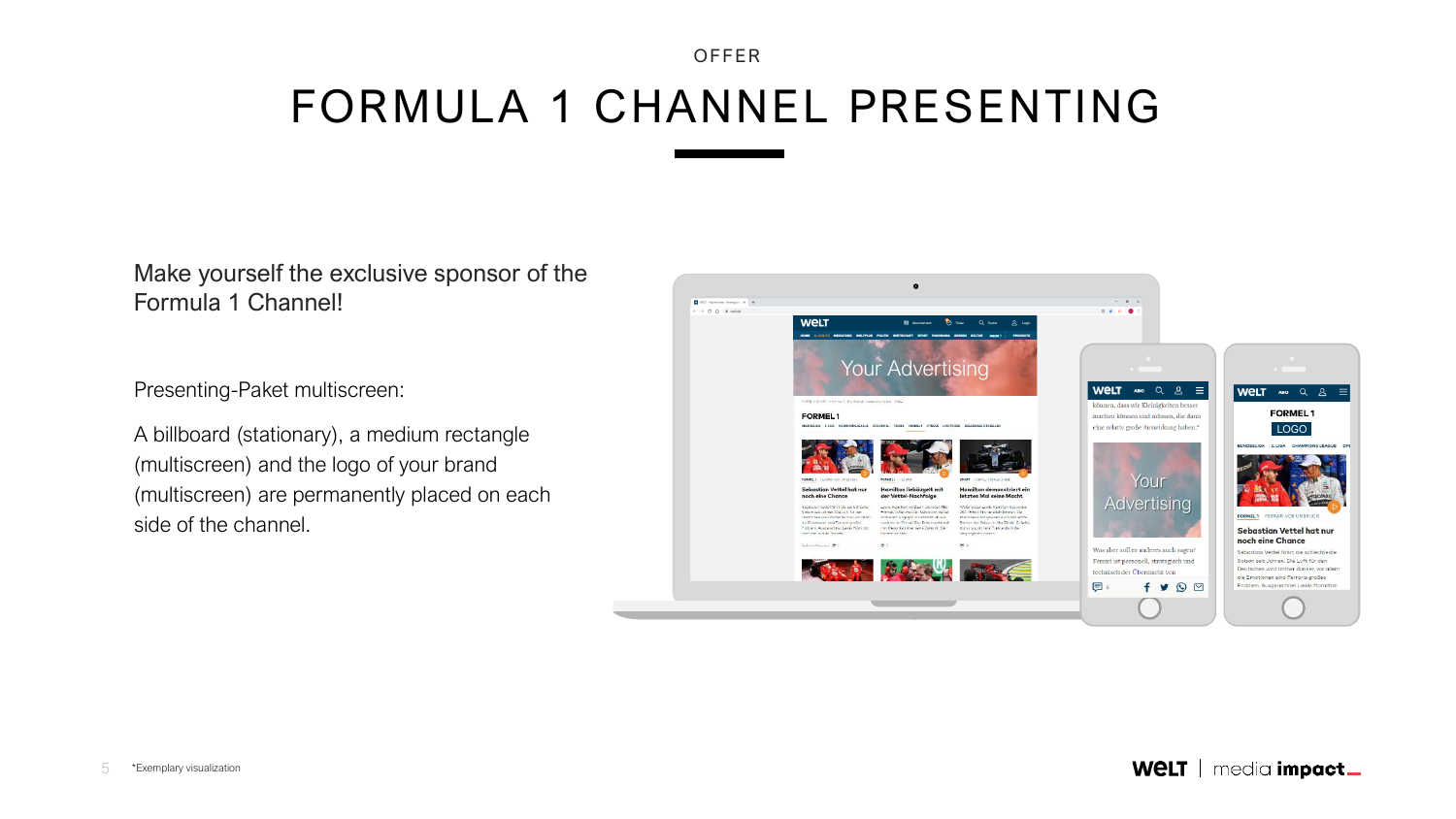## WELT PRICING



Duration 15.03. - 29.11.2020

**Billboard** 

Medium Rectangle (multiscreen)

Logo integration (Desktop/MEW) in Formula 1 channel

### Formula 1 Presenting

### 1.950.000 AIs

### 35.000 € 1

**WeLT** | media *impact\_*